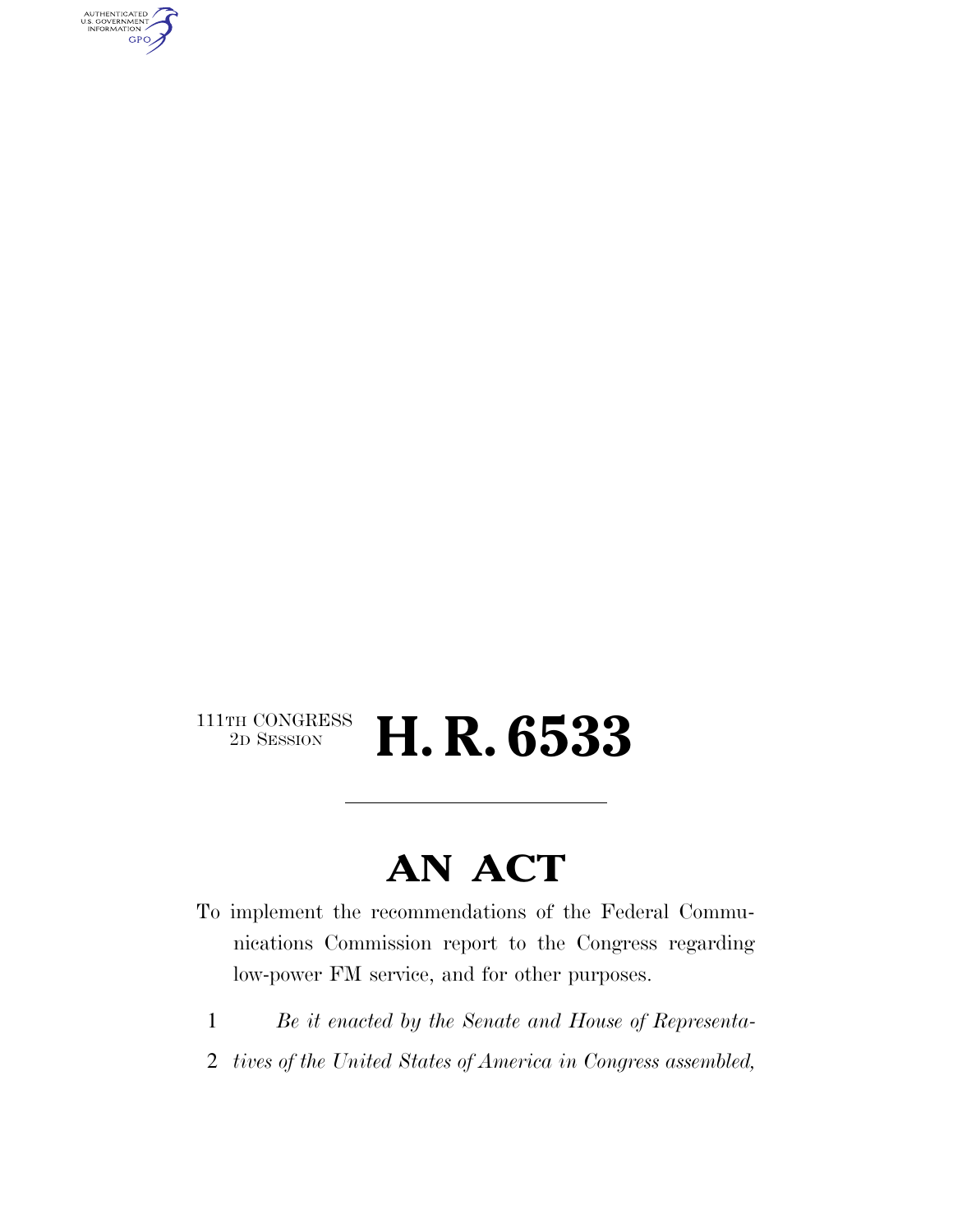#### **SECTION 1. SHORT TITLE.**

 This Act may be cited as the ''Local Community Radio Act of 2010''.

#### **SEC. 2. AMENDMENT.**

 Section 632 of the Departments of Commerce, Jus- tice, and State, the Judiciary, and Related Agencies Ap- propriations Act, 2001 (Public Law 106–553; 114 Stat. 2762A–111), is amended to read as follows:

 ''SEC. 632. (a) The Federal Communications Com- mission shall modify the rules authorizing the operation of low-power FM radio stations, as proposed in MM Dock-et No. 99–25, to—

 ''(1) prescribe protection for co-channels and first- and second-adjacent channels; and

 ''(2) prohibit any applicant from obtaining a low-power FM license if the applicant has engaged in any manner in the unlicensed operation of any station in violation of section 301 of the Commu-nications Act of 1934 (47 U.S.C. 301).

 ''(b) Any license that was issued by the Federal Com- munications Commission to a low-power FM station prior to April 2, 2001, and that does not comply with the modi- fications adopted by the Commission in MM Docket No. 99–25 on April 2, 2001, shall remain invalid.''.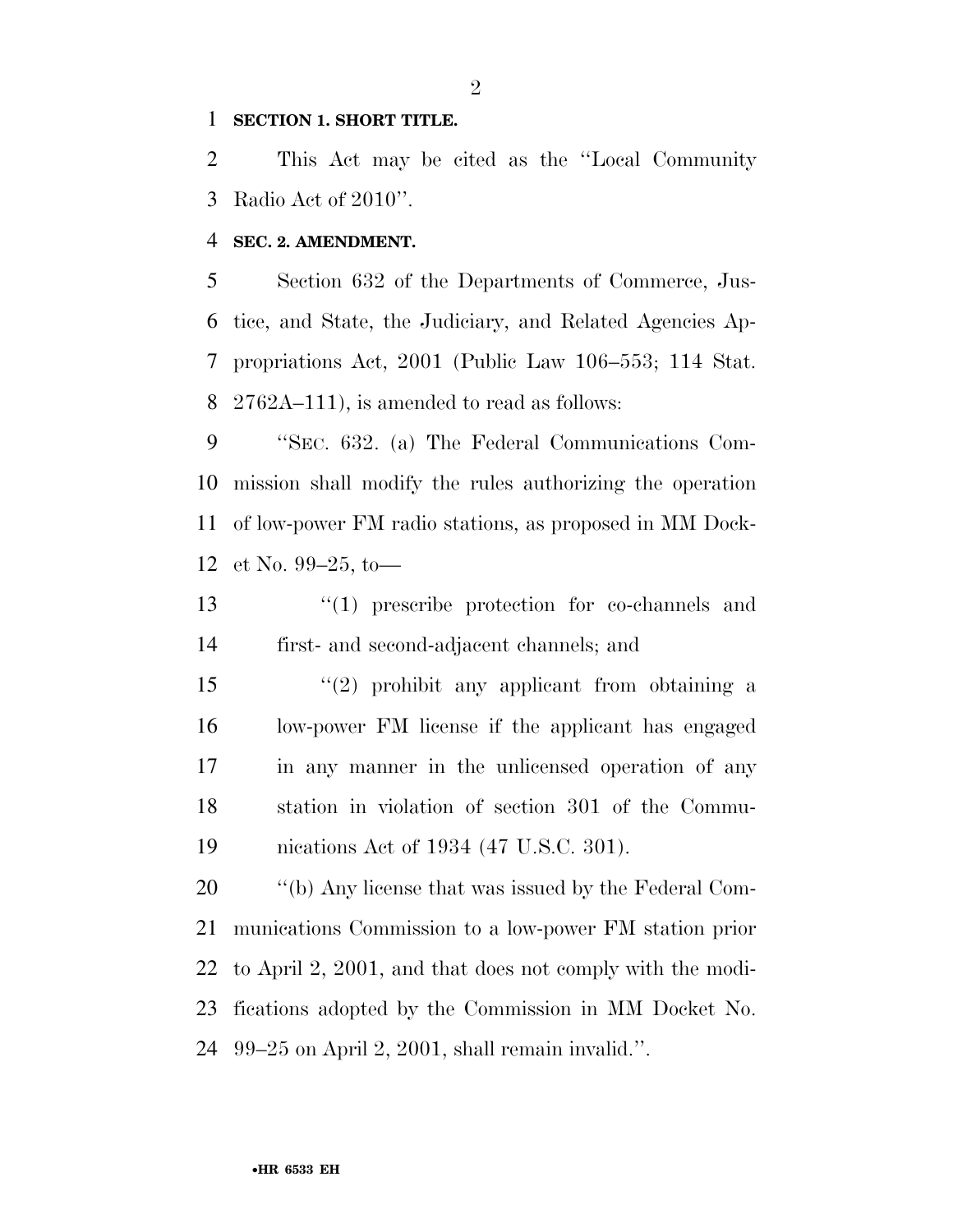| $\mathbf{1}$ | SEC. 3. MINIMUM DISTANCE SEPARATION REQUIREMENTS.          |
|--------------|------------------------------------------------------------|
| 2            | (a) IN GENERAL.—The Federal Communications                 |
| 3            | Commission shall modify its rules to eliminate third-adja- |
| 4            | cent minimum distance separation requirements be-          |
| 5            | tween-                                                     |
| 6            | $(1)$ low-power FM stations; and                           |
| 7            | (2) full-service FM stations, FM translator sta-           |
| 8            | tions, and FM booster stations.                            |
| 9            | (b) RESTRICTION.—                                          |
| 10           | (1) IN GENERAL.-The Federal Communica-                     |
| 11           | tions Commission shall not amend its rules to reduce       |
| 12           | the minimum co-channel and first- and second-adja-         |
| 13           | cent channel distance separation requirements in ef-       |
| 14           | fect on the date of enactment of this Act between—         |
| 15           | (A) low-power FM stations; and                             |
| 16           | (B) full-service FM stations.                              |
| 17           | $(2)$ WAIVER.—                                             |
| 18           | (A) IN GENERAL.—Notwithstanding para-                      |
| 19           | graph (1), the Federal Communications Com-                 |
| 20           | mission may grant a waiver of the second-adja-             |
| 21           | cent channel distance separation requirement to            |
| 22           | low-power FM stations that establish, using                |
| 23           | methods of predicting interference taking into             |
| 24           | account all relevant factors, including terrain-           |
| 25           | sensitive propagation models, that their pro-              |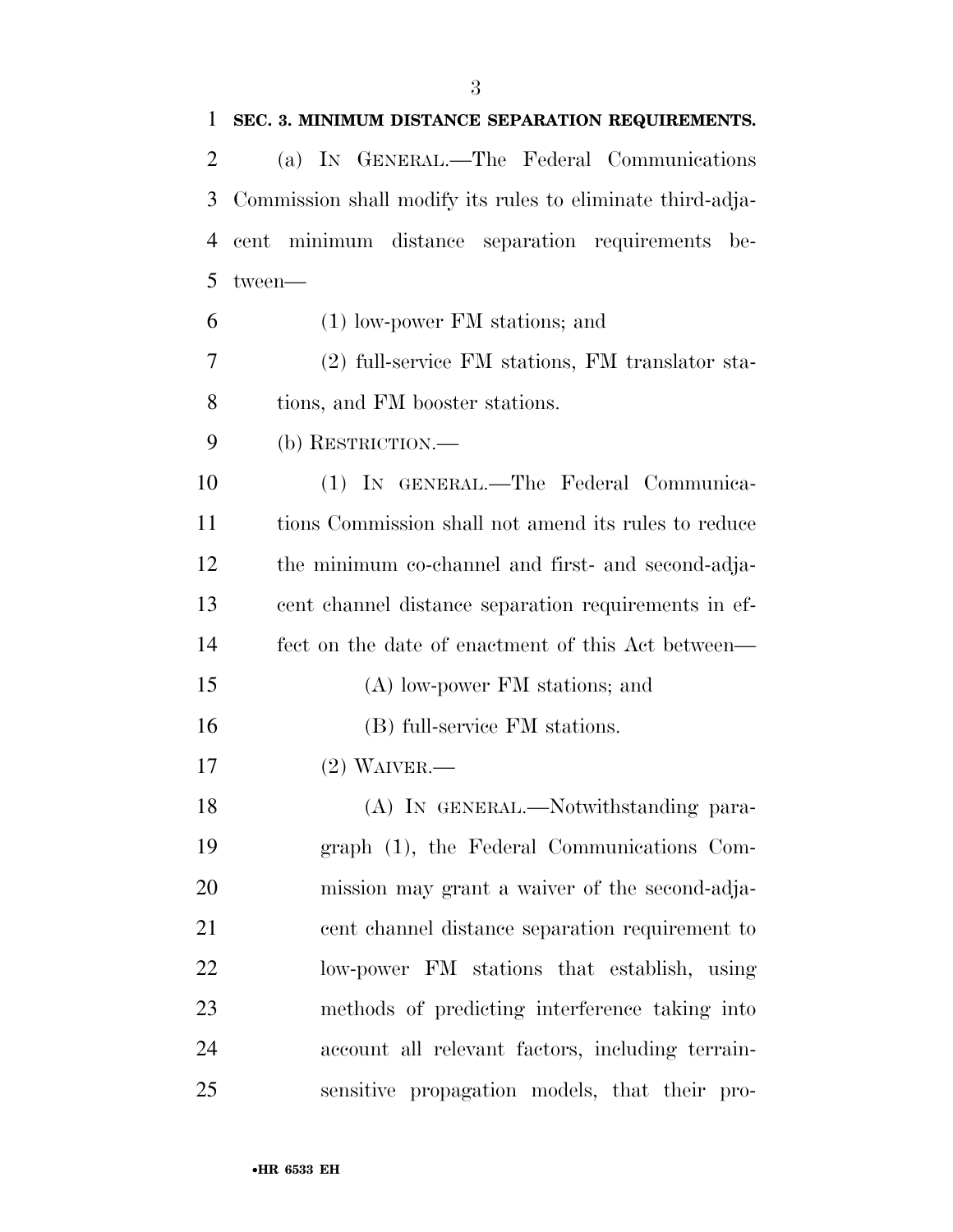| $\mathbf{1}$   | posed operations will not result in interference  |
|----------------|---------------------------------------------------|
| $\overline{2}$ | to any authorized radio service.                  |
| 3              | (B) REQUIREMENTS.—                                |
| $\overline{4}$ | (i) SUSPENSION.—Any low-power FM                  |
| 5              | station that receives a waiver under sub-         |
| 6              | paragraph $(A)$ shall be required to suspend      |
| 7              | operation immediately upon notification by        |
| 8              | the Federal Communications Commission             |
| 9              | that it is causing interference to the recep-     |
| 10             | tion of an existing or modified full-service      |
| 11             | FM station without regard to the location         |
| 12             | of the station receiving interference.            |
| 13             | <b>ELIMINATION</b><br>(ii)<br>OF<br><b>INTER-</b> |
| 14             | FERENCE.—A low-power FM station de-               |
| 15             | scribed in clause (i) shall not resume oper-      |
| 16             | ation until such interference has been            |
| 17             | eliminated or it can demonstrate to the           |
| 18             | Federal Communications Commission that            |
| 19             | the interference was not due to emissions         |
| 20             | from the low-power FM station, except             |
| 21             | that such station may make short test             |
| 22             | transmissions during the period of sus-           |
| 23             | pended operation to check the efficacy of         |
| 24             | remedial measures.                                |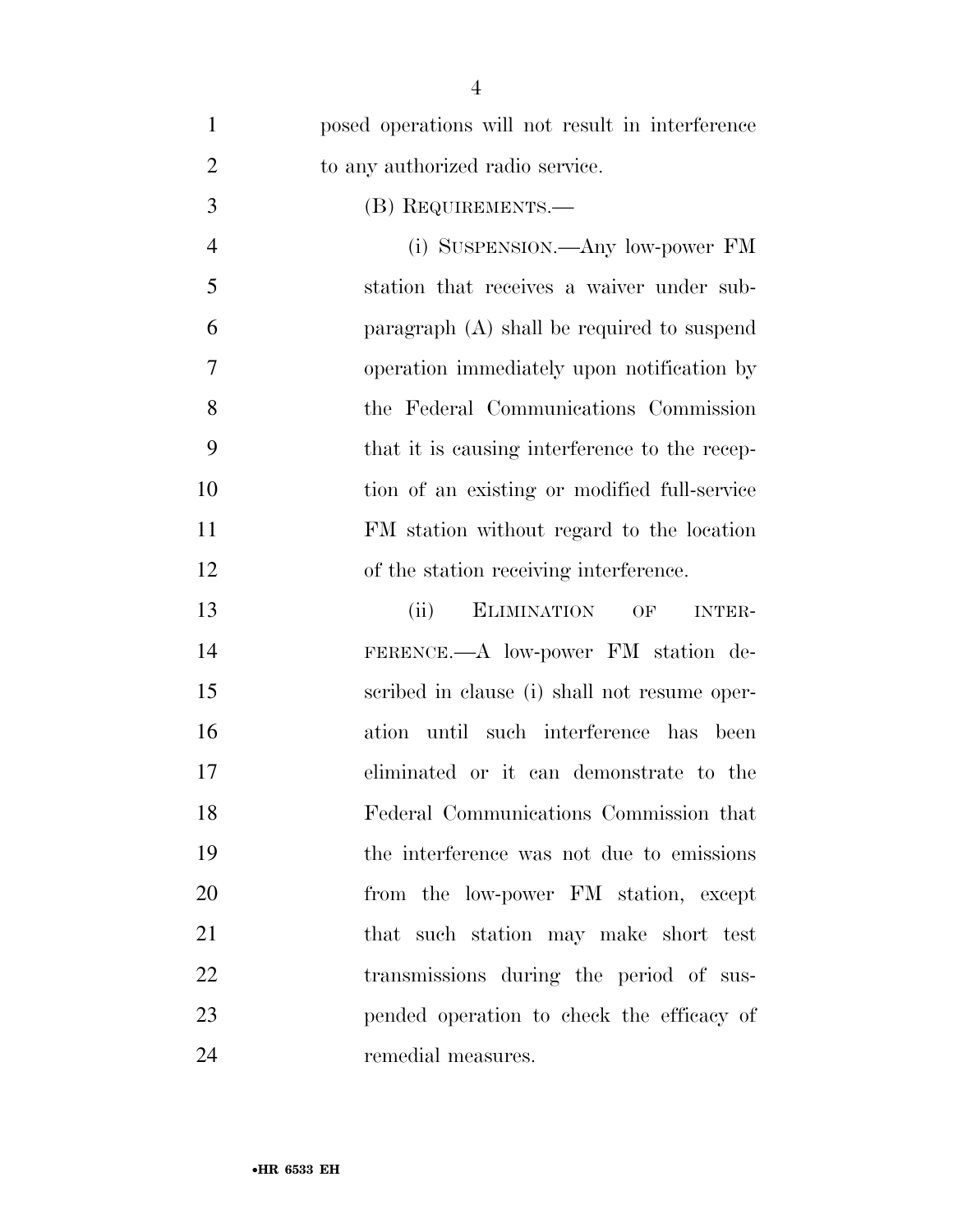(iii) NOTIFICATION.—Upon receipt of a complaint of interference from a low- power FM station operating pursuant to a waiver authorized under subparagraph (A), the Federal Communications Commission shall notify the identified low-power FM station by telephone or other electronic communication within 1 business day.

#### **SEC. 4. PROTECTION OF RADIO READING SERVICES.**

 The Federal Communications Commission shall com- ply with its existing minimum distance separation require- ments for full-service FM stations, FM translator stations, and FM booster stations that broadcast radio reading services via an analog subcarrier frequency to avoid poten-tial interference by low-power FM stations.

#### **SEC. 5. ENSURING AVAILABILITY OF SPECTRUM FOR LOW-**

#### **POWER FM STATIONS.**

 The Federal Communications Commission, when li- censing new FM translator stations, FM booster stations, and low-power FM stations, shall ensure that—

 (1) licenses are available to FM translator sta- tions, FM booster stations, and low-power FM sta-tions;

 (2) such decisions are made based on the needs of the local community; and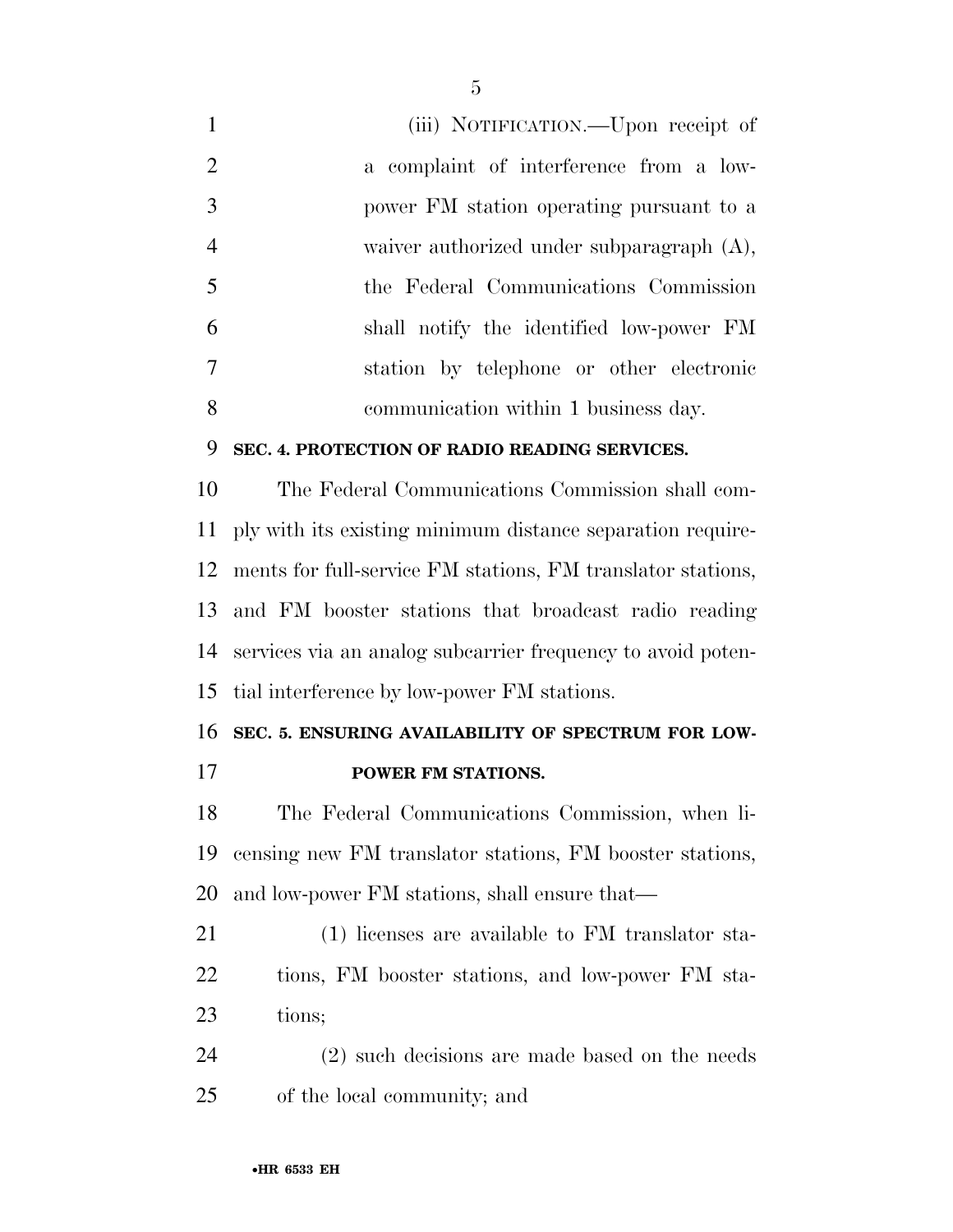(3) FM translator stations, FM booster sta- tions, and low-power FM stations remain equal in status and secondary to existing and modified full-service FM stations.

#### **SEC. 6. PROTECTION OF TRANSLATOR INPUT SIGNALS.**

 The Federal Communications Commission shall mod- ify its rules to address the potential for predicted inter- ference to FM translator input signals on third-adjacent channels set forth in section 2.7 of the technical report entitled ''Experimental Measurements of the Third-Adja- cent Channel Impacts of Low-Power FM Stations, Volume One—Final Report (May 2003)''.

#### **SEC. 7. ENSURING EFFECTIVE REMEDIATION OF INTER-FERENCE.**

 The Federal Communications Commission shall mod- ify the interference complaint process described in section 73.810 of its rules (47 CFR 73.810) as follows:

 (1) With respect to those low-power FM sta- tions licensed at locations that do not satisfy third- adjacent channel spacing requirements under section 73.807 of the Commission's rules (47 CFR 73.807), the Federal Communications Commission shall pro- vide the same interference protections that FM translator stations and FM booster stations are re-quired to provide as set forth in section 74.1203 of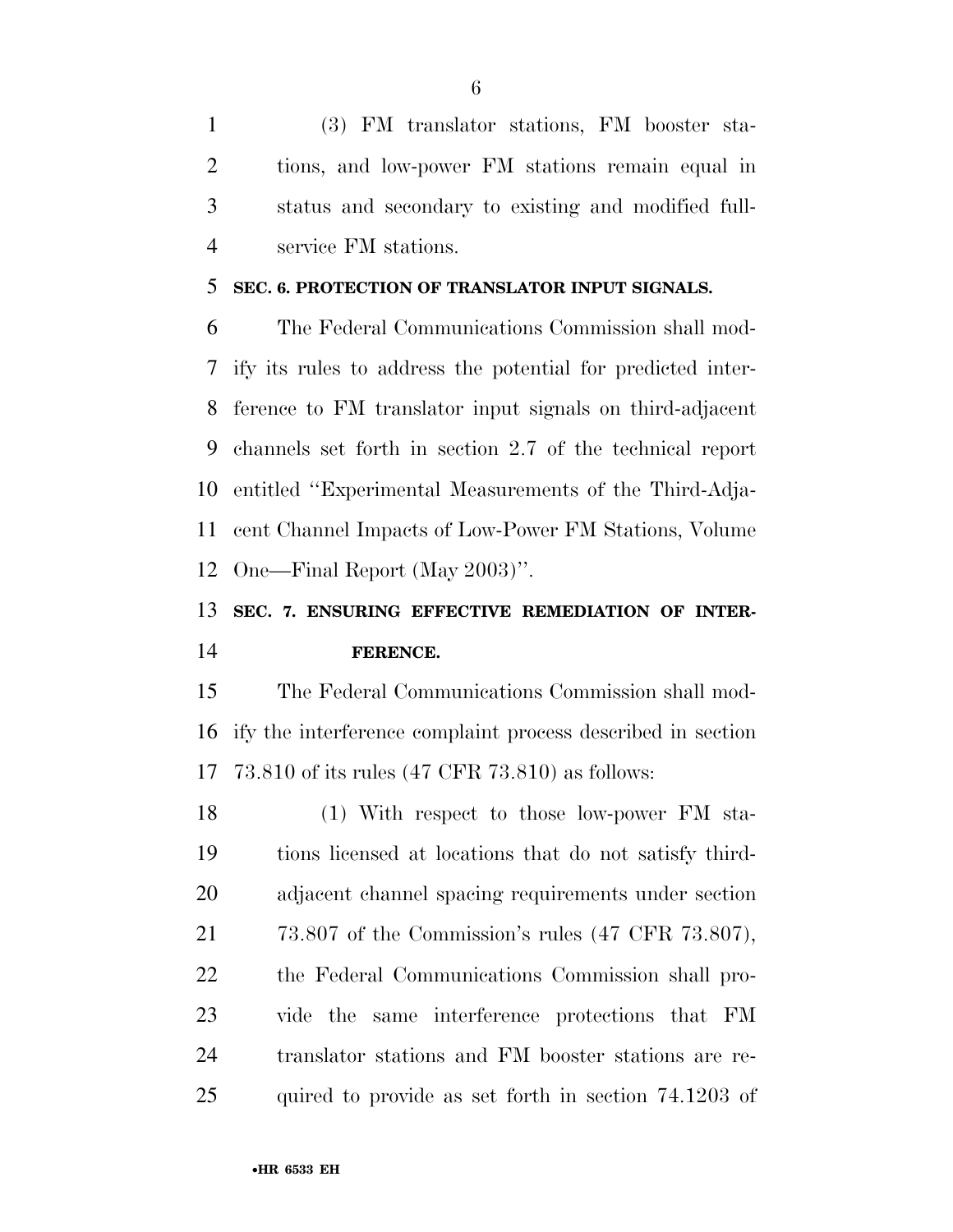its rules (47 CFR 74.1203) as in effect on the date of enactment of this Act.

 (2) For a period of 1 year after a new low- power FM station is constructed on a third-adjacent channel, such low-power FM station shall be re- quired to broadcast periodic announcements that alert listeners that interference that they may be ex- periencing could be the result of the operation of such low-power FM station on a third-adjacent channel and shall instruct affected listeners to con- tact such low-power FM station to report any inter- ference. The Federal Communications Commission shall require all newly constructed low-power FM stations on third-adjacent channels to—

 (A) notify the Federal Communications Commission and all affected stations on third- adjacent channels of an interference complaint by electronic communication within 48 hours after the receipt of such complaint; and

 (B) cooperate in addressing any such in-21 terference.

 (3) Low-power FM stations on third-adjacent channels shall be required to address complaints of interference within the protected contour of an af-fected station and shall be encouraged to address all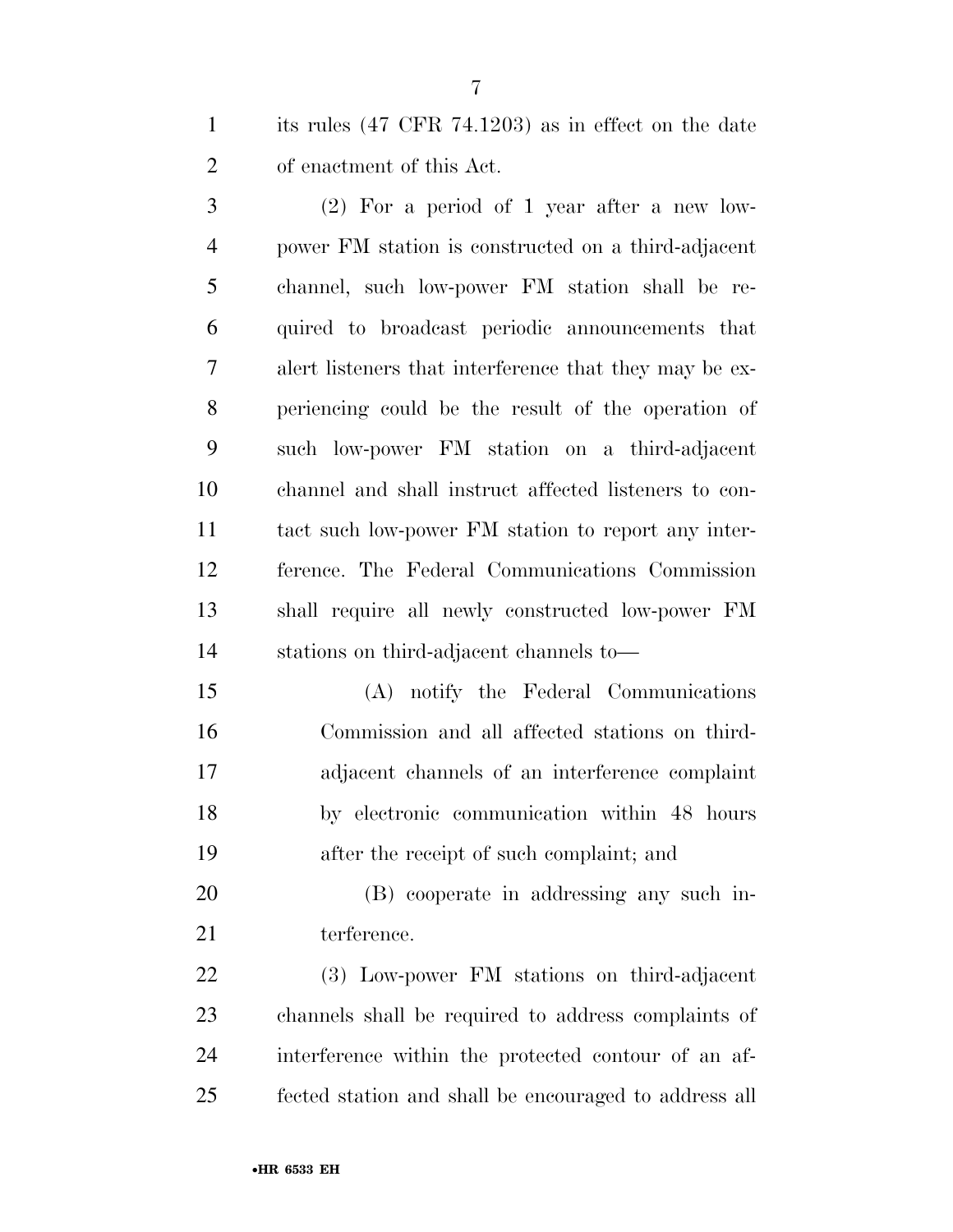| $\mathbf{1}$   | other interference complaints, including complaints    |
|----------------|--------------------------------------------------------|
| $\overline{2}$ | to the Federal Communications Commission based         |
| 3              | on interference to a full-service FM station, an FM    |
| $\overline{4}$ | translator station, or an FM booster station by the    |
| 5              | transmitter site of a low-power FM station on a        |
| 6              | third-adjacent channel at any distance from the full-  |
| 7              | service FM station, FM translator station, or FM       |
| 8              | booster station. The Federal Communications Com-       |
| 9              | mission shall provide notice to the licensee of a low- |
| 10             | power FM station of the existence of such inter-       |
| 11             | ference within 7 calendar days of the receipt of a     |
| 12             | complaint from a listener or another station.          |
| 13             | (4) To the extent possible, the Federal Commu-         |
| 14             | nications Commission shall grant low-power FM sta-     |
| 15             | tions on third-adjacent channels the technical flexi-  |
| 16             | bility to remediate interference through the coloca-   |
| 17             | tion of the transmission facilities of the low-power   |
| 18             | FM station and any stations on third-adjacent chan-    |
| 19             | nels.                                                  |
| 20             | (5) The Federal Communications Commission              |
| 21             | shall—                                                 |
| 22             | (A) permit the submission of informal evi-             |
| 23             | dence of interference, including any engineering       |
| 24             | analysis that an affected station may commis-          |

sion;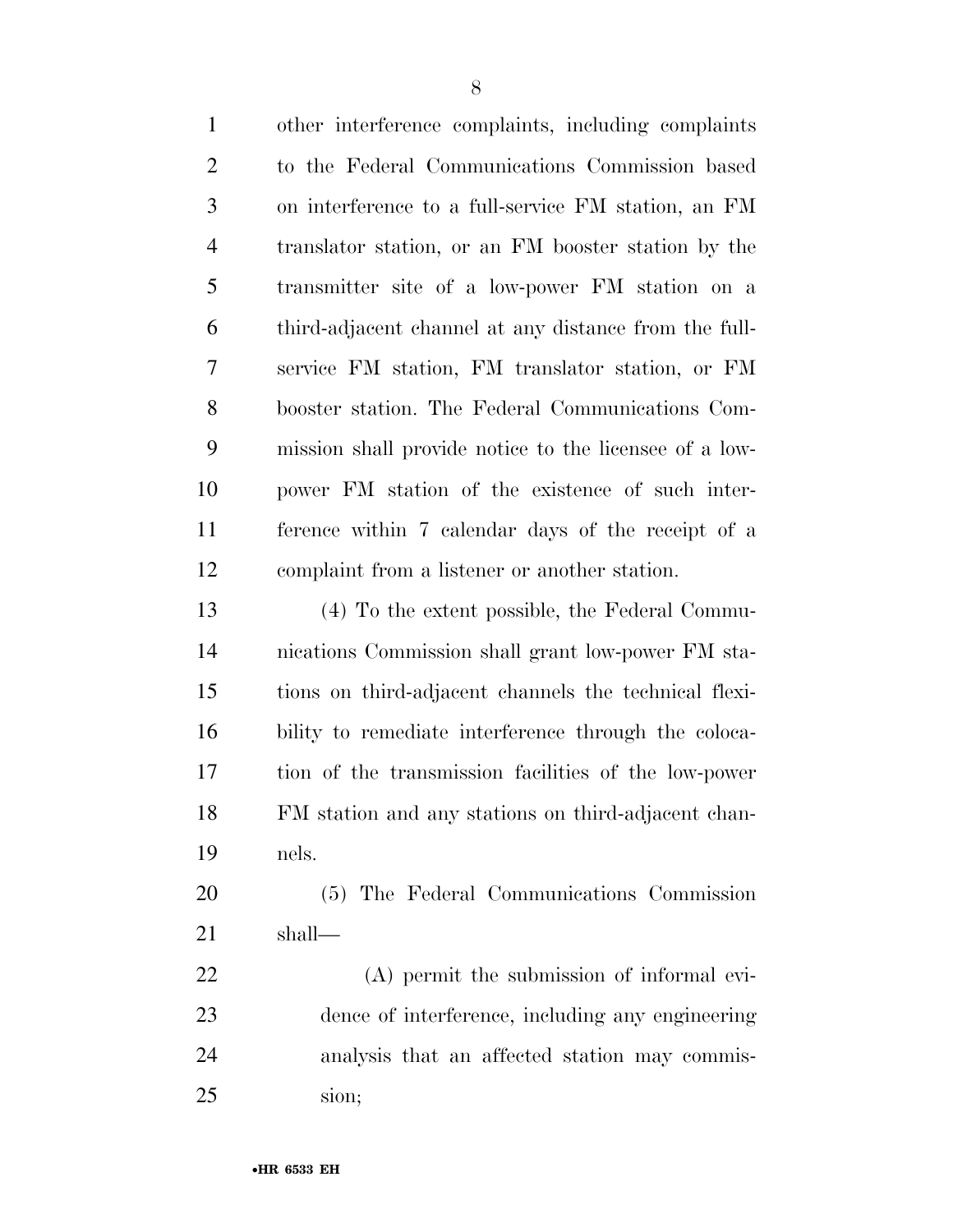| $\mathbf{1}$   | (B) accept complaints based on inter-                   |
|----------------|---------------------------------------------------------|
| $\overline{2}$ | ference to a full-service FM station, FM trans-         |
| 3              | lator station, or FM booster station by the             |
| $\overline{4}$ | transmitter site of a low-power FM station on           |
| 5              | a third-adjacent channel at any distance from           |
| 6              | the full-service FM station, FM translator sta-         |
| $\overline{7}$ | tion, or FM booster station; and                        |
| 8              | (C) accept complaints of interference to                |
| 9              | mobile reception.                                       |
| 10             | (6) The Federal Communications Commission               |
| 11             | shall for full-service FM stations that are licensed in |
| 12             | significantly populated States with more<br>than        |
| 13             | 3,000,000 population and a population density           |
| 14             | greater than 1,000 people per one square mile land      |
| 15             | area, require all low-power FM stations licensed        |
| 16             | after the date of enactment of this Act and located     |
| 17             | on third-adjacent, second-adjacent, first-adjacent, or  |
| 18             | co-channels to such full-service FM stations, to pro-   |
| 19             | vide the same interference remediation requirements     |
| 20             | to complaints of interference, without regard to        |
| 21             | whether such complaints of interference occur within    |
| 22             | or outside of the protected contour of such stations,   |
| 23             | under the same interference complaint and remedi-       |
| 24             | ation procedures that FM translator stations and        |
| 25             | FM booster stations are required to provide to full-    |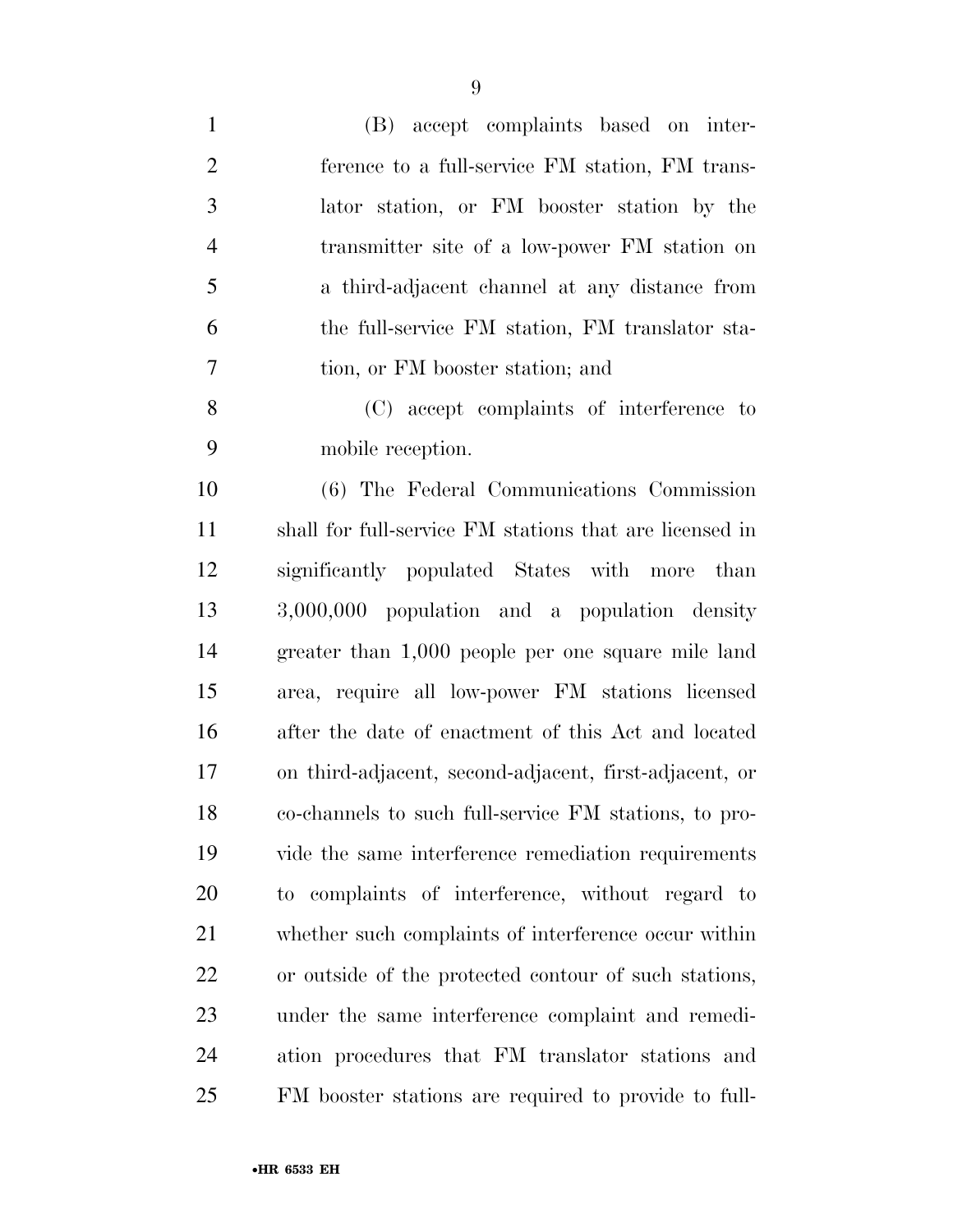| $\mathbf{1}$   | service stations as set forth in section 74.1203 of its       |
|----------------|---------------------------------------------------------------|
| $\overline{2}$ | rules $(47 \text{ CFR } 74.1203)$ as in effect on the date of |
| 3              | enactment of this Act. Notwithstanding the provi-             |
| $\overline{4}$ | sions of section 74.1203, no interference that arises         |
| 5              | outside the relevant distance for the full-service sta-       |
| 6              | tion class specified in the first column titled "re-          |
| 7              | quired" for "Co-channel minimum separation (km)"              |
| 8              | in the table listed in section $73.807(a)(1)$ of the          |
| 9              | Commission's rules $(47 \text{ CFR } 73.807(a)(1))$ shall re- |
| 10             | quire remediation.                                            |
| 11             | SEC. 8. FCC STUDY ON IMPACT OF LOW-POWER FM STA-              |
| 12             | TIONS ON FULL-SERVICE COMMERCIAL FM                           |
| 13             | STATIONS.                                                     |
| 14             | (a) IN GENERAL.—The Federal Communications                    |
|                | 15 Commission shall conduct an economic study on the im-      |

 pact that low-power FM stations will have on full-service commercial FM stations.

 (b) REPORT.—Not later than 1 year after the date of enactment of this Act, the Federal Communications Commission shall submit a report to the Committee on Commerce, Science, and Transportation of the Senate and the Committee on Energy and Commerce of the House of Representatives on the study conducted under sub-section (a).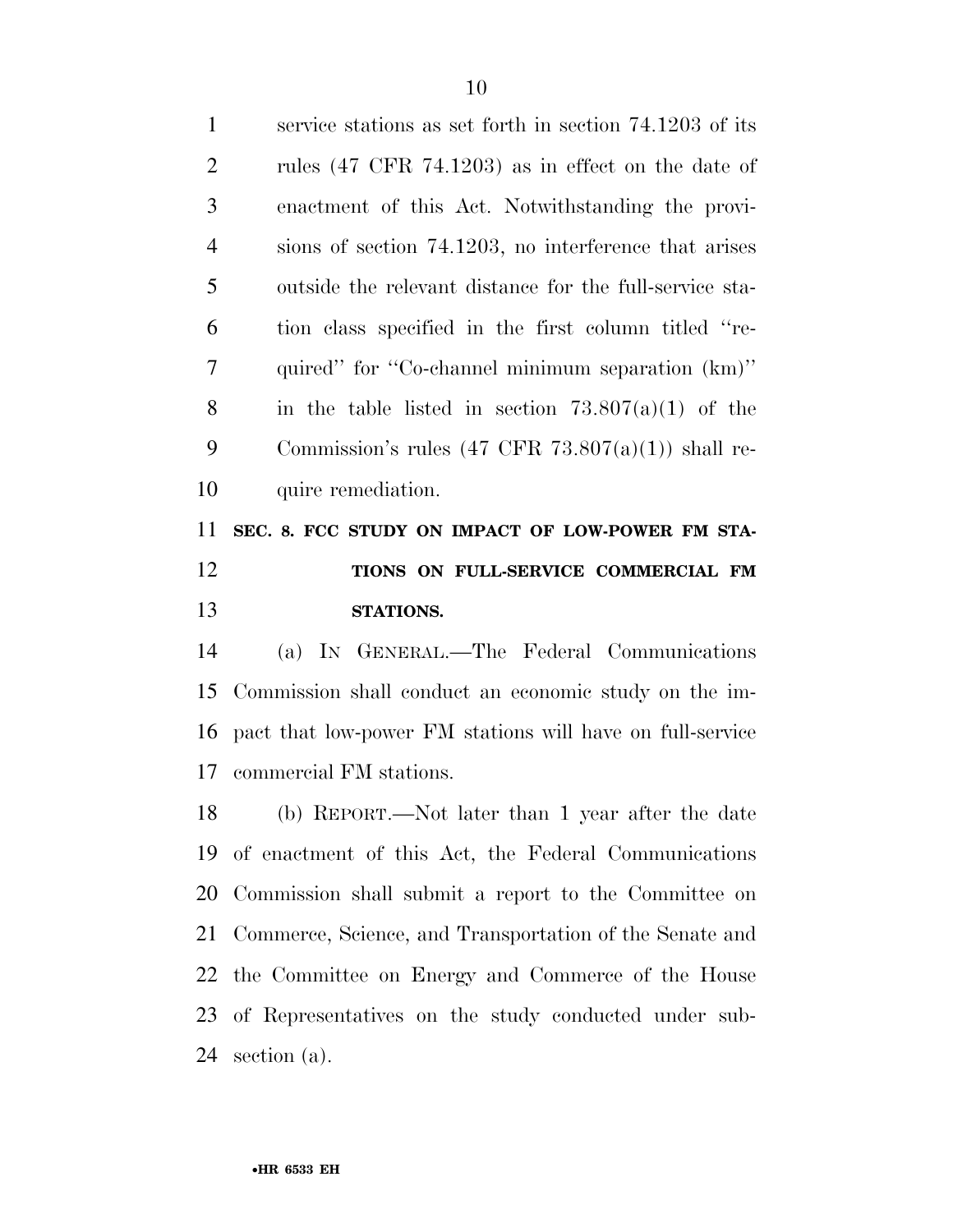1 (c) LICENSING NOT AFFECTED BY STUDY.—Nothing 2 in this section shall affect the licensing of new low-power 3 FM stations as otherwise permitted under this Act.

Passed the House of Representatives December 17, 2010.

Attest:

*Clerk.*